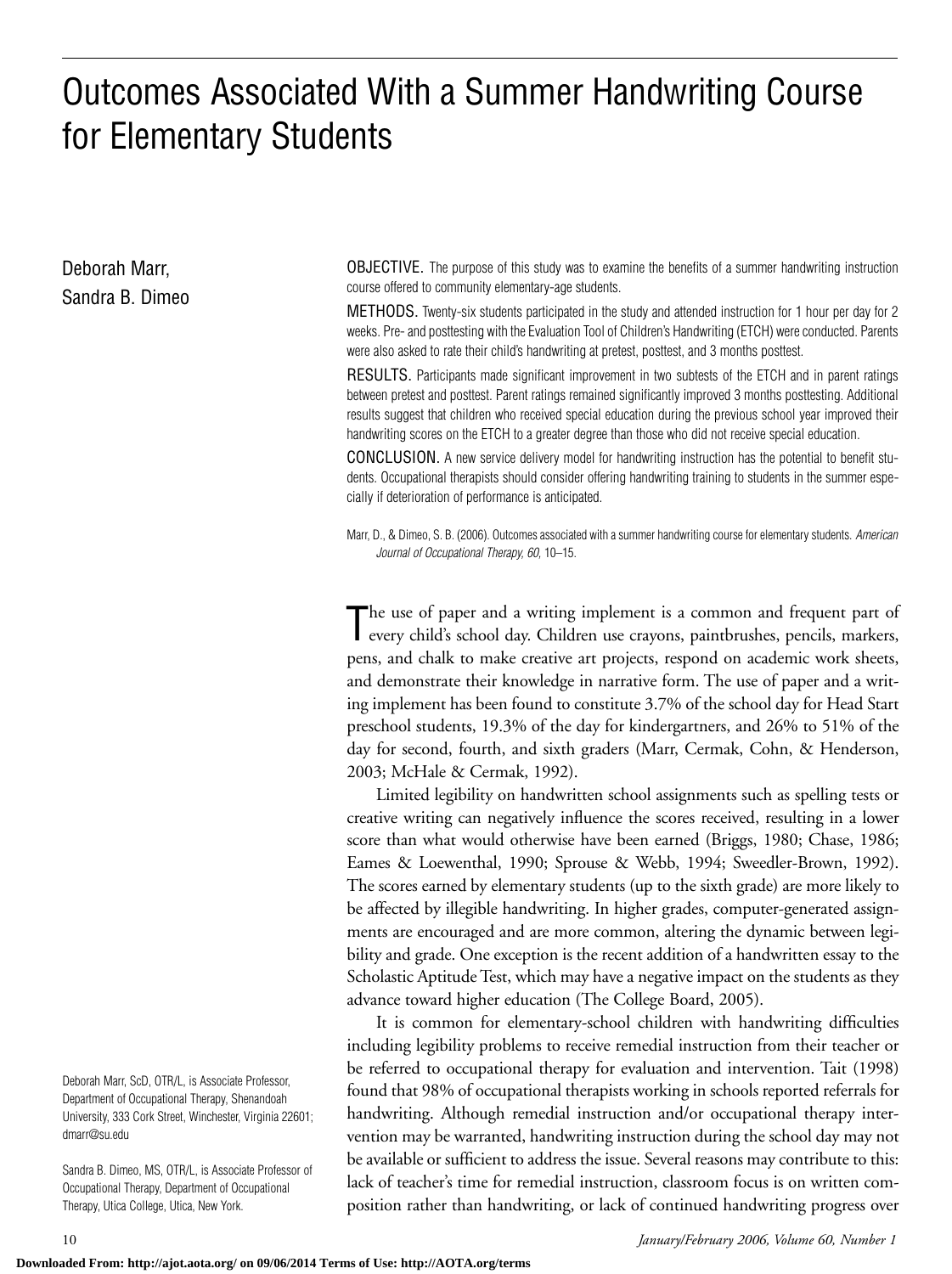the summer months (Bergman & McLaughlin, 1988; Keller, 2001; Spillman, Friedman, & Hutchcraft, 1994).

Although some research has been conducted examining the effectiveness of school-day remedial handwriting intervention programs conducted by occupational therapists with positive outcomes (Case-Smith, 2002; Lockhart & Law, 1994; Peterson & Nelson, 2003; Sudsawad, Trombly, Henderson, & Tickle-Degnen, 2002), no known research has addressed other models of providing remedial handwriting instruction. An alternative to the school-day traditional model is to provide handwriting instruction over the summer months.

Handwriting instruction during the summer months has several advantages. It provides intense, focused instruction, is conducted when the stress of school performance is low, and can allow children to see that others have similar challenges in this arena. An additional benefit to summer instruction comes from motor learning theory that points to the benefits of supplementary handwriting practice leading to skill development (Shumway-Cook & Woollacott, 2000). If a nonschool-year method of service delivery is found to be effective and long-lasting, children may be able to improve their handwriting performance during the subsequent school year. The purpose of this study was to evaluate the benefits associated with summer handwriting instruction for elementary-age children. Specifically, what is the relationship between summer handwriting instruction and handwriting performance?

#### Methods

#### *Design and Participants*

This study used a single-group pretest, posttest design (Dumholdt, 2005) and was approved by the Institutional Review Board of the sponsoring college. The participants were children whose families responded to a flyer sent home with students through local elementary schools in a suburban/rural area of upstate New York. The flyers were prepared by the college and sent to the elementary schools located closest to the college. Any family interested in enrolling their child was welcome. The final sample of convenience was a total of 36 children who participated over two summer sessions during the summers of 2002 and 2003. Each family paid a small tuition fee and provided their own transportation. Twenty-six of the children completed both the pretest and posttest and provided signed consent forms. Table 1 provides demographic information on the 26 study participants. Although diagnostic information was not collected, 13 of the 26 children received some type of special education and/or therapy services during the previous school year. Eight of those 13 children received

#### **Table 1. Participant Characteristics (***N* **= 26)**

| Mean and SD of Age (years)                      | $8.4(1.6)^a$ |
|-------------------------------------------------|--------------|
| Range of Ages (years)                           | $6.2 - 11.9$ |
| Number of Children per Grade Level <sup>b</sup> |              |
| First                                           | 4            |
| Second                                          | 7            |
| Third                                           | 5            |
| Fourth                                          | 5            |
| Fifth                                           | 3            |
| Sixth                                           | 2            |
| Gender                                          |              |
| Male                                            | 15           |
| Female                                          | 11           |
| <b>Hand Dominance</b>                           |              |
| Right                                           | 22           |
| Left                                            | 4            |
| <b>Special Education</b>                        |              |
| Yes                                             | 13           |
| No                                              | 13           |
| Type of ETCH Administered                       |              |
| Manuscript                                      | 18           |
| Cursive                                         | 8            |

Note. <sup>a</sup> Age at the beginning of the course. *Caade level the child will be enter*ing following the course.

occupational therapy, 3 received physical therapy, 5 received speech services, and 4 received special education through a resource teacher. No child withdrew from the course before its conclusion, and attendance was generally good. Eighteen children attended all classes, 4 children missed one or two classes, 2 children missed three classes, and 2 children missed four or five classes.

#### *Measures*

The Evaluation Tool of Children's Handwriting (ETCH; Amundson, 1995) was used to assess handwriting performance on the first and last day of the class. The ETCH was developed for children from 6 to 12 years old and can be administered in one of two formats: cursive or manuscript. Both formats include five tasks: writing the alphabet from memory (both upper- and lowercase), copying a near-point model sentence, copying a far-point model sentence, writing from dictation, and composing a sentence. The following scores representing the percent of legible letters or words in each task were used for analysis in this study: alphabet lowercase score, alphabet uppercase score, near-point letter score, near-point word score, far-point letter score, far-point word score, dictation letter score, dictation word score, compose a sentence letter score, compose a sentence word score, total letter score, and total word score.

Three additional elements of the ETCH were not used in the analysis for this study. The subtest task of writing in cursive from a manuscript model was not used for analysis, as it is not included in both the cursive and manuscript formats. The subtest of writing numerals from memory was not included in the data analysis, as numeral writing was

**Downloaded From: http://ajot.aota.org/ on 09/06/2014 Terms of Use: http://AOTA.org/terms**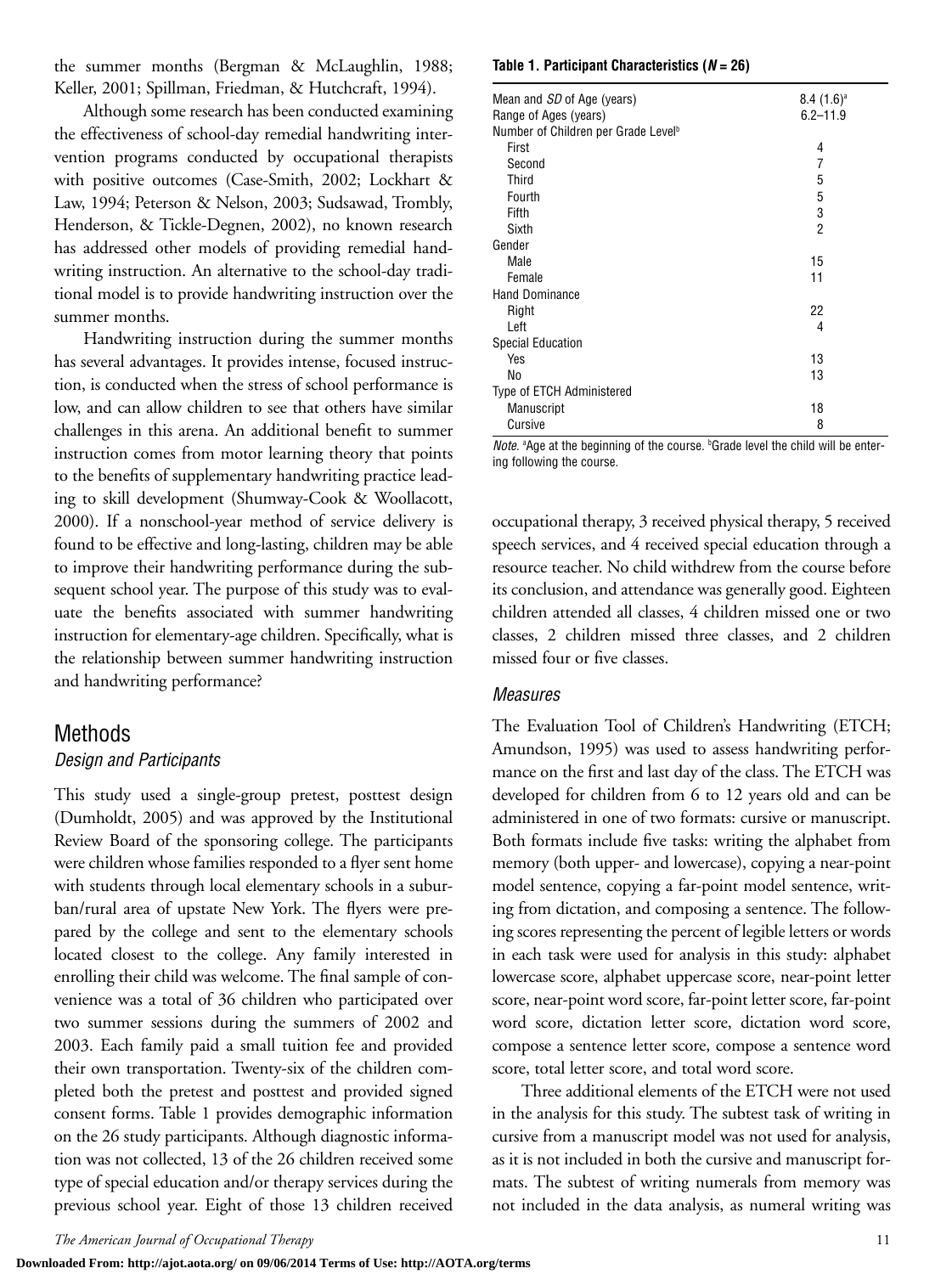not taught in this summer program. Handwriting speed was not analyzed in this study, as improving speed was not emphasized in the summer handwriting instruction. In fact, children were encouraged to take their time to promote quality performance.

Test–retest reliability on the ETCH has been reported as .77 for total letter legibility and .71 for total word legibility, and interrater reliability on three raters was found to range from ICC = .82 to ICC = .84 (Diekema, Deitz,  $\&$ Amundson, 1998). All tests in this study were scored by an occupational therapist who was experienced with the ETCH, was not involved in the handwriting instruction course, and was blind to whether a test was a pre- or posttest.

To assess the long-term impact on handwriting performance, on the first day of instruction, the last day of instruction, and 3 months after the conclusion of instruction, a parent was asked to rate each child's handwriting on a 5-point Likert scale ranging from definitely below average to definitely above average. The final round of data collection was conducted by phone and not all parents were able to be contacted  $(n = 21)$ .

#### *Procedure*

In May of 2002 and 2003, flyers were sent to the schools. The schools were asked to distribute a flyer to each child to take home to his or her family. The flyer, describing the format of the course, invited parents to register their children for 2-week, 1-hour-per-day handwriting instruction using the Handwriting Without Tears curriculum (Olsen, 1999). This curriculum was chosen because of its developmental approach of grouping letters based on difficulty, the simple vertical writing style, and the fun format of the program. Families designated on the registration form the type of handwriting instruction they wanted their child to receive: manuscript or cursive. Generally, parents signed their child up for the type of instruction that would be used in the upcoming school year. An exception was found in the third- and fourth-grade students. Cursive handwriting instruction is commonly introduced in the third grade in the northeastern United States; however, of the five children about to enter third grade, none were signed up for cursive instruction. Additionally, only three of the five fourth graders were signed up for cursive instruction. For those choosing manuscript instructions, the Handwriting Without Tears book titled *Printing Power* was used. For those choosing cursive instructions, the Handwriting Without Tears book titled *Cursive Success* was used. On the first day, consent forms for the study were signed by the parents or legal guardians and verbal assent was received from the children as required by the Institutional Review

Board of the sponsoring college. Each child was tested with the ETCH (manuscript or cursive, depending on which training group he or she was to attend) and was given some initial instruction on pencil grip, posture, an overview of the curriculum, and some initial letter instruction. Volunteer occupational therapists familiar with the ETCH assisted in the test administration. Two occupational therapy faculty from the sponsoring college who had participated in a Handwriting Without Tears curriculum workshop conducted the handwriting instruction. Each of the nontesting days started with gross and fine motor activities meant to prepare the hands (Amundson, 1998; Benbow, Hanft, & Marsh, 1992; Olsen, 1999) and was followed by specific letter training. Homework was assigned each night and generally consisted of one half to one full page of writing. During the 2nd week, homework assignments emphasized writing sentences and paragraphs as appropriate for each child's abilities. Participant compliance with homework assignments was not recorded; however, instructors estimate that the homework was completed by over 90% of the participants. On the last day of instruction, the ETCH was readministered.

#### **Results**

Calculation of each of the 12 ETCH scores was conducted for mean, standard deviation, and effect size. Paired sample *t* tests between the pretest and posttest scores also were conducted. The results are found in Table 2. An alpha level of .004 was applied after making a Bonferroni adjustment for the 12 *t* tests conducted. Two ETCH subtests produced a significant change from pretest to posttest; alphabet (lowercase) and alphabet (uppercase). Effect sizes also were calculated and the alphabet (lowercase) produced an effect size of .5. Effect sizes of .50 or greater indicate an improvement that is clinically valuable (Cohen, 1988).

Paired sample *t* tests analyzed the Likert ratings provided by the parents. Mean and standard deviation of parent ratings at each of the three data collection points are presented in Table 3. A *t* test that analyzed change over time found a significant difference from the beginning of the instruction to the end of the instruction ( $t = -6.4$ ,  $p = .000$ ), which was maintained 3 months later despite a slight drop in the mean rating  $(t = -4.26, p = .000)$ . The effect size from preinstruction to 3-months postinstruction was .74, which is considered large (Cohen, 1988).

Change scores (posttest minus pretest) for all ETCH subtests as well as parent rating scores from the beginning of the course to 3 months after the course were analyzed on sample subgroups to determine interaction effects. Table 4 presents the subgroup *t* test results. Only two sets of scores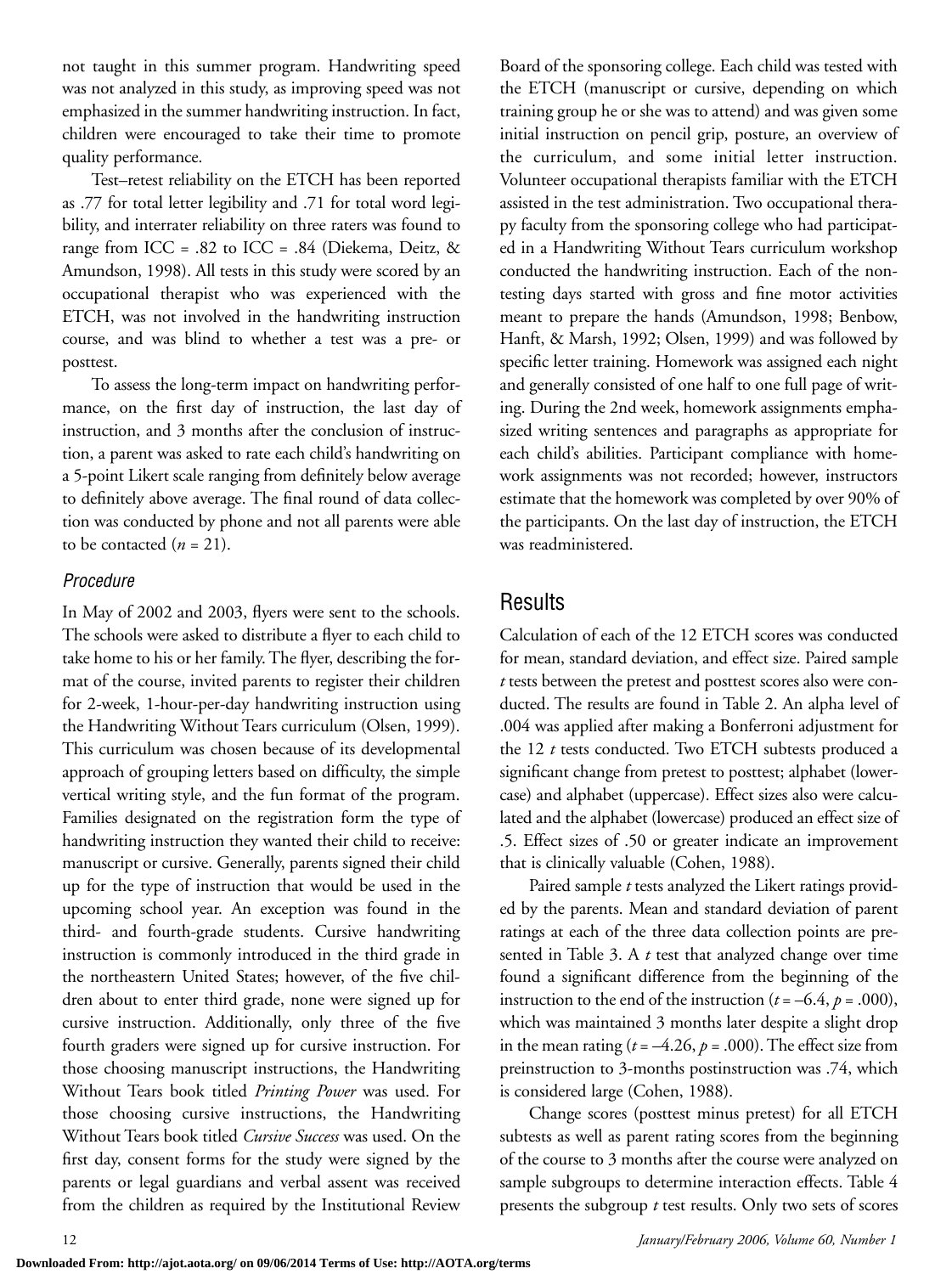**Table 2. Evaluation Tool of Children's Handwriting (ETCH) (Percent Legible) Subtest Scores**

| <b>ETCH Subtest</b>            | Pretraining Mean (SD) | Posttraining Mean (SD) |         | d      |
|--------------------------------|-----------------------|------------------------|---------|--------|
| Alphabet (lowercase)           | 64.3<br>(28.6)        | (24.6)<br>77.7         | $-3.8*$ | .5     |
| Alphabet (uppercase)           | 61.7<br>(28.5)        | 71.2<br>(26.6)         | $-3.3*$ | .34    |
| Near-Point Letter              | 77.6<br>(20.2)        | (21.5)<br>82.7         | $-1.7$  | .24    |
| Near-Point Word                | 57.7<br>(33.1)        | (32.6)<br>50.8         | 1.4     | $-.21$ |
| <b>Far-Point Letter</b>        | (22.6)<br>71.7        | 76.3<br>(23.3)         | $-1.4$  | .2     |
| Far-Point Word                 | (29.3)<br>60.4        | 55.9<br>(35.3)         | .8      | $-.13$ |
| <b>Dictation Letter</b>        | 75.9<br>(21.8)        | 77.5<br>(25.1)         | $-.4$   | .07    |
| <b>Dictation Word</b>          | 57.1<br>(41.2)        | 64.8<br>(39)           | $-1.0$  | .19    |
| Sentence Composition Letter    | (16.6)<br>74.5        | (26.9)<br>75           | $-1$    | .02    |
| Sentence Composition Word      | (35.6)<br>57.8        | 65.5<br>(33.8)         | $-1.3$  | .22    |
| <b>Total Letter Legibility</b> | (16.9)<br>71.0        | 77.5<br>(19.4)         | $-2.7$  | .36    |
| <b>Total Word Legibility</b>   | (29.9)<br>57.1        | (27.9)<br>59.2         | $-.6$   | .07    |

*Note.* \**p* ≤ .004

demonstrated significant difference between groups on any ETCH scores or on parent ratings; those receiving cursive instruction improved significantly more when writing the alphabet in uppercase and those receiving special education during the previous school year improved significantly more when writing the lowercase alphabet.

At pretest, those children receiving special education during the previous school year were significantly different from children not receiving special education during the previous school year on 8 of the 12 ETCH subtests (alphabet lowercase score, alphabet uppercase score, far-point letter score, far-point word score, dictation letter score, compose a sentence letter score, compose a sentence word score, and total letter score); therefore, independent sample *t* tests were conducted between the two groups on posttest scores. Results suggested that children receiving special education during the previous school year were significantly different from children not receiving special education during the previous school year on only 6 of the 12 subtest scores at posttest (alphabet lowercase, far-point letter score, nearpoint letter score, compose a sentence letter score, compose a sentence word score, and total letter score).

#### Discussion

Two weeks of handwriting instruction was associated with significant changes in upper- and lowercase alphabet writing across children with a wide range of characteristics. Significant changes in these subtests of single-letter writing

**Table 3. Means and Standard Deviations for Parent Rating of Handwriting**

|           | Pretraining <sup>a</sup> | Posttraining <sup>b</sup> | 3 Months<br>Posttraining <sup>c</sup> |
|-----------|--------------------------|---------------------------|---------------------------------------|
| Mean (SD) | 2.1(.91)                 | 3.5(1.1)                  | 2.8(.98)                              |
| Range     | 1–4                      | $2 - 5$                   | $1 - 5$                               |
|           |                          |                           |                                       |

*Note.* Parent rating was on a scale of  $1-5$  (1 = definitely below average; 5 = definitely above average).  $^aN$  = 26,  $^bN$  = 25,  $^cN$  = 21.

*The American Journal of Occupational Therapy* 13

may reflect the focus of the curriculum and the time spent on the various aspects of handwriting. Although the 2nd week was meant to focus on sentence and paragraph writing, it is possible that individual letter formation was actually stressed throughout the entire training. This may be particularly true for the students receiving manuscript training as they may not have been developmentally ready to focus on legibility issues for an entire sentence.

Parent rating of handwriting, although subjective, showed significant improvement after only 2 weeks and was maintained after 3 months. The parents were clearly invested in having their children improve handwriting performance based on the fact that they registered their child for the instruction and were willing to pay a registration fee and provide transportation. This investment may make it difficult to provide an objective rating on performance and may have biased their ratings in a positive direction.

There was limited evidence that benefits could be associated with specific groups of children. The cursive group did make significantly greater improvement in uppercase alphabet performance. This may be due to limited time spent in uppercase instruction in school. The Handwriting Without Tears training may have provided that extra time to help children improve in that area. Children receiving special education made significantly more improvement in lowercase writing than nonspecial education students and were found to be no different in two additional subtests of the ETCH from pretest to posttest (i.e., pretest found 8 out of 12 subtests were significantly different but posttest found 6 out of 12 subtests significantly different). These results suggest that students receiving special education may gain more from the summer instruction than their nonspecial education peers. Although the special education students made significantly more progress in only one subtest (lowercase writing), that may be the area that could have the most impact on classroom function as lowercase letters are the most common letters written.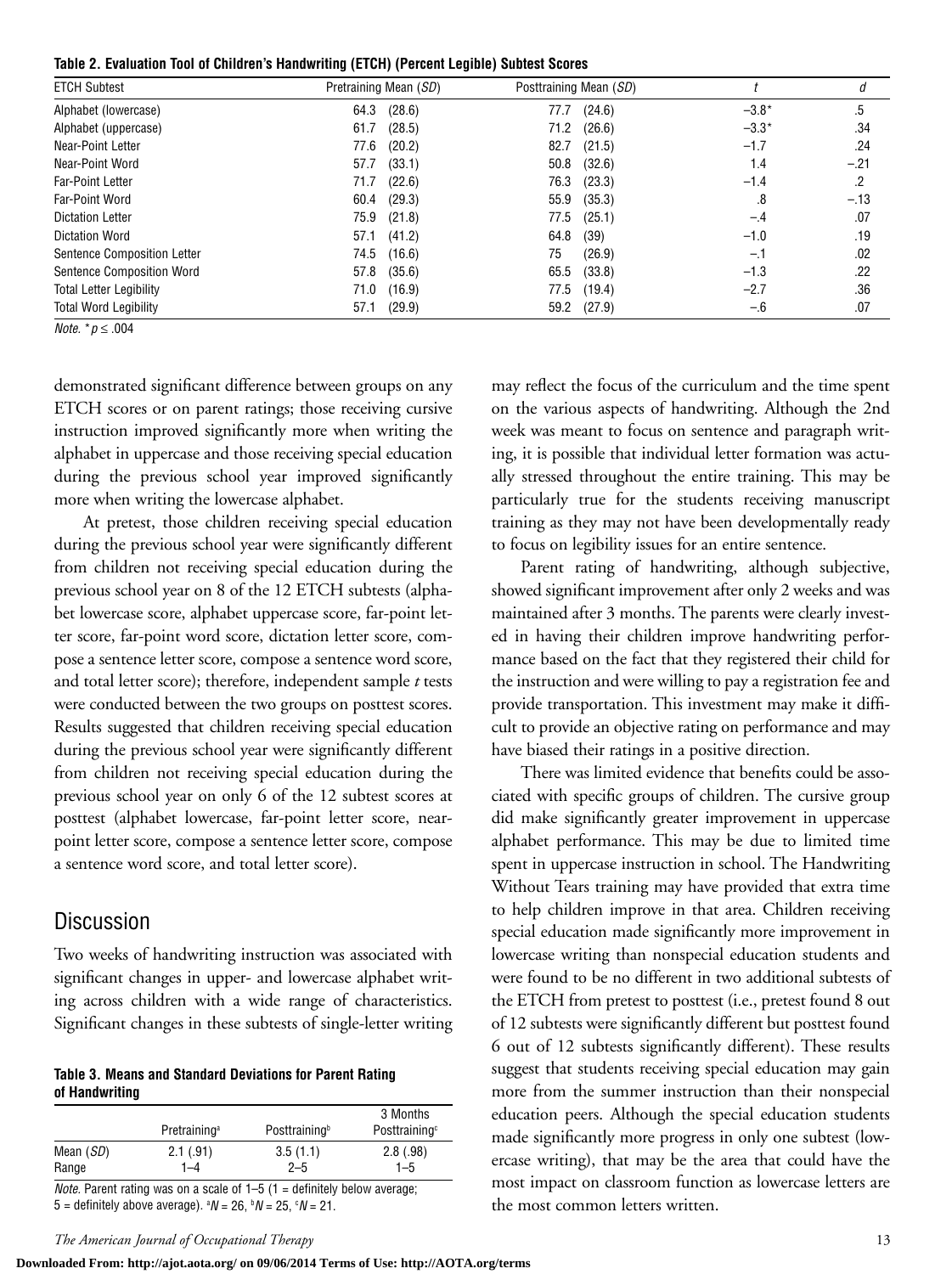|  |  |  | Table 4. Mean Change Scores and t Tests Among Subgroups of Students |  |
|--|--|--|---------------------------------------------------------------------|--|
|--|--|--|---------------------------------------------------------------------|--|

|                                    |        | AlphaLC AlphaUC | <b>NPL</b> | <b>NPW</b> | <b>FPL</b> | <b>FPW</b> | <b>DicL</b> | <b>DicW</b> | SCL    | <b>SCW</b> | TLL    | twl    | Parent Rating |
|------------------------------------|--------|-----------------|------------|------------|------------|------------|-------------|-------------|--------|------------|--------|--------|---------------|
| Type of ETCH                       |        |                 |            |            |            |            |             |             |        |            |        |        |               |
| Administered                       |        |                 |            |            |            |            |             |             |        |            |        |        |               |
| Manuscript <sup>a</sup>            | 13.6   | 4.8             | 5.2        | $-10$      | 5.9        | $-8.9$     | $-.6$       | 11.1        | 0      | 14.4       | 4.8    | 1.4    | .82           |
| Cursiveb                           | 13.0   | 16.8            | 4.8        | 0          | 1.7        | 5.4        | 6.4         | 0           | 1.4    | $-7.5$     | 10.4   | 3.7    | .29           |
|                                    | .07    | $-2.4*$         | .06        | $-.93$     | .59        | $-1.2$     | .9          | $-.7$       | .13    | $-1.8$     | $-1.1$ | $-.29$ | $-1.8$        |
| <b>Receiving Special Education</b> |        |                 |            |            |            |            |             |             |        |            |        |        |               |
| Yes <sup>c</sup>                   | 20.1   | 10.6            | 1.8        | $-6.2$     | 5.6        | $-3.5$     | 5           | 5.2         | $-4.8$ | 5.9        | 7.0    | 2.6    | .55           |
| No <sup>d</sup>                    | 6.65   | 6.3             | 8.3        | $-7.7$     | 3.6        | $-5.5$     | $-1.8$      | 10.2        | 5.7    | 9.5        | 6.0    | 1.6    | .73           |
|                                    | $2.0*$ | .84             | $-1.1$     | .15        | .32        | .18        | 1.0         | $-.3$       | $-1.2$ | .2         | .21    | .14    | $-.58$        |
| Gender                             |        |                 |            |            |            |            |             |             |        |            |        |        |               |
| Male <sup>e</sup>                  | 13.2   | 8.6             | 8.1        | $-1.3$     | 3.9        | $-1.9$     | 2.6         | 11.1        | $-6.6$ | 10.1       | 5.8    | 6.6    | .6            |
| Female <sup>f</sup>                | 13.6   | 8.3             | 1.0        | $-14.5$    | 5.5        | $-8.0$     | .2          | 3           | 10.1   | 4.5        | 7.5    | $-4.1$ |               |
|                                    | .06    | $-.06$          | $-1.2$     | $-1.3$     | .24        | $-.6$      | .3          | .5          | $-1.9$ | .5         | .36    | $-1.5$ | $-.35$        |

*Note.*  $^{a}$ *n* = 18,  $^{b}$ *n* = 8,  $^{c}$ *n* = 13,  $^{d}$ *n* = 13,  $^{e}$ *n* = 15,  $^{f}$ *n* = 11.  $^{*}$ *p*  $''$  .05.

AlphaLC = Alphabet Lowercase Dicl = Dictation Letter AlphaUC = Alphabet Uppercase Dictation Word Business AlphaUC = Alphabet Uppercase FPL = Far-Point Letter Copying TLL = Total Letter Legibility FPW = Far-Point Word Copying TWL = Total Word Legibility

## Limitations

Several limitations need to be considered with this study. Caution should be used when interpreting the results due to the small sample size. These results should be considered a pilot study. Additionally, the ETCH is a widely used handwriting assessment but may not be the best tool to use to measure change with this curriculum. Handwriting Without Tears letter formation may not be compatible with the scoring criteria from the ETCH, making it difficult to measure change in legibility performance. It cannot be assumed that these changes are associated with changes in classroom performance because no relationship between ETCH scores and first-grade teachers' judgments in either general legibility or task-specific legibility has been found (Sudsawad, Trombly, Henderson, & Tickle-Degnen, 2001).

## Future Research

Several areas for future research are needed. First, although some change in handwriting performance was seen in this study, future studies should examine if a longer period of instruction or longer instructional sessions could improve other categories such as word legibility. Outcomes of future studies would be strengthened by adding a control group. Second, because parent ratings are difficult to interpret because of the potential for bias, future research also needs to retest children longitudinally and/or ask teachers to rate handwriting pre- and posttraining.

Finally, it cannot be determined if classroom performance changed in association with instruction; however,

NPL = Near-Point Letter Copying SCL = Sentence Composition Letter

NPW = Near-Point Word Copying Near School SCW = Sentence Composition Word

because near-point copying and far-point copying, which make up a large portion of classroom work, did not significantly change, it is possible that there was no related change in classroom performance. The effect on classroom performance needs to be further explored for its potential to benefit handwriting without disrupting the child's school time. Another alternative to examine would be handwriting instruction that is provided in an after-school format.

## Conclusion

Summer handwriting instruction was associated with significant changes in the legibility of writing the upper- and lowercase alphabets. Parent ratings demonstrated their perspective of improvement over the 2-week period of the instruction as well as maintaining improvements 3 months after its conclusion. Although the effectiveness of this approach remains to be tested in a controlled study, occupational therapists should consider offering handwriting instruction to students in the summer especially if deterioration of performance is anticipated. **▲**

## References

- Amundson, S. (1998). *Tricks for written communication*. Homer, AK: OT KIDS.
- Amundson, S. J. (1995). *Evaluation Tool of Children's Handwriting*. Homer, AK: OT KIDS.
- Benbow, M., Hanft, B., & Marsh, D. (1992). *Handwriting in the classroom: Improving written communication. The American Occupational Therapy Association Self-Study Series.* Rockville, MD: American Occupational Therapy Association Press.